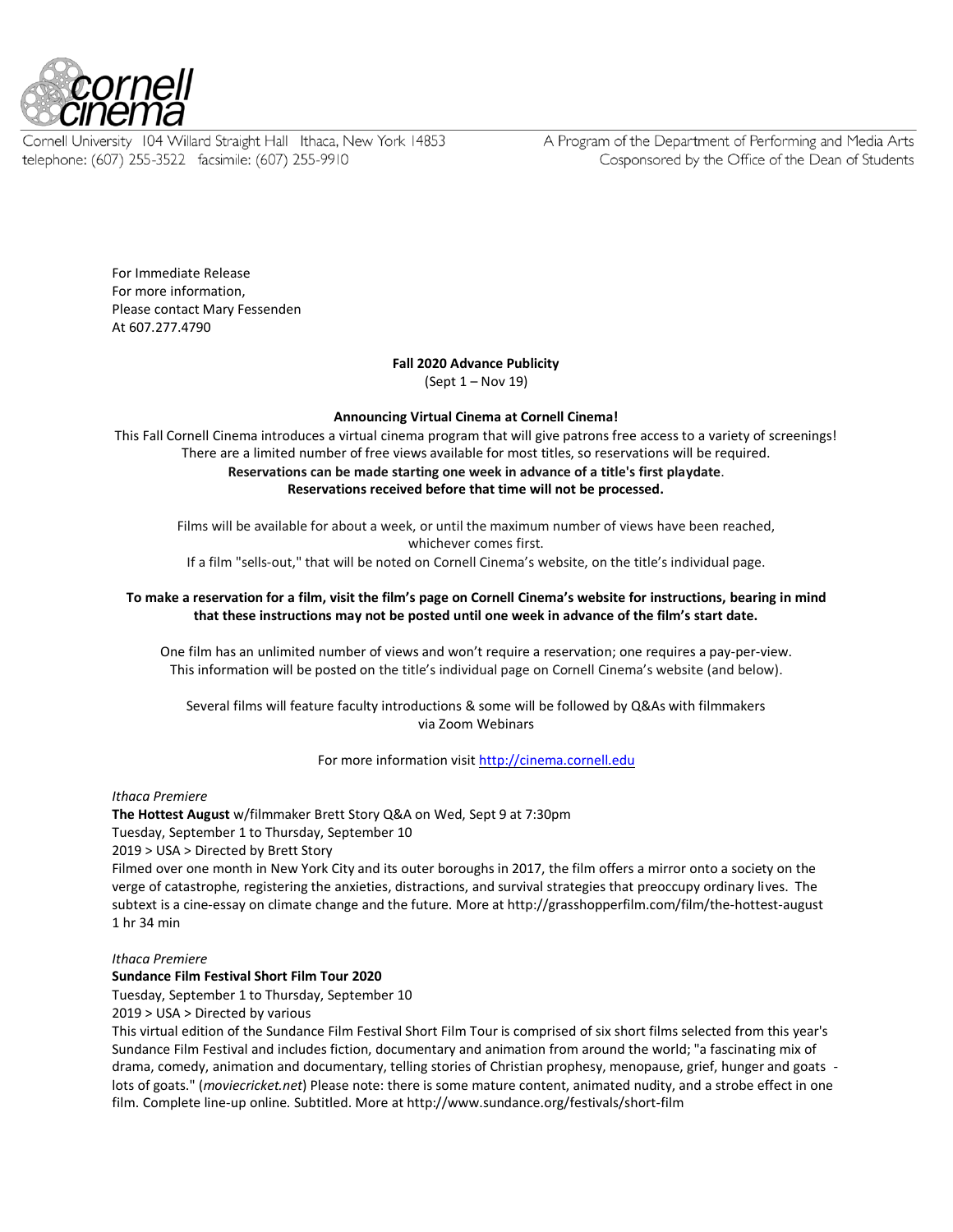1 hr 22 min

## **We are Little Zombies**

Tuesday, September 1 to Thursday, September 10

2019 > Japan > Directed by Makato Nagahisa

With Keito Ninomiya, Satoshi Mizuno, Mondo Okumura, Sena Nakajima

When four young, newly-minted orphans first meet, the bodies of their parents are being cremated at a funeral home, and yet none of them can shed a tear. They are like zombies; devoid of all emotion. With no family, no future, no dreams, and no way to move forward, the young teens decide that the first level of this new existence involves salvaging a gaming console, an old electric bass, and a charred wok from their former homes - just enough to start a band...and then conquer the world. "A rainbow-colored scream into the Abyss." (*Vulture*) Subtitled. More at https://littlezombies.oscilloscope.net

2 hrs

## **20th Animation Show of Shows**

Friday, September 11 to Thursday, September 17

2018 > Directed by various

These fifteen thought-provoking films represent the work of artists from six countries and include six student films. Funny, moving, and engaging, the program not only has something for everyone, but is a remarkable and insightful microcosm of our world. Complete line-up online. Subtitled. More at https://animationshowofshows.com 1 hr 38 min

## *Ithaca Premiere*

### **The Green Years**

Friday, September 11 to Thursday, September 17

1963 > Portugal > Directed by Paulo Rocha

With Rui Gomes, Isabel Ruth, Ruy Furtado

Nineteen-year-old Julio heads to Lisbon from the provinces and gets a job as a shoemaker for his uncle Raul. But when he meets Ilda, a confident young housemaid who becomes a regular shop visitor, his working-class values collide with the bourgeois trappings of modern life. Never before released in the U.S., Rocha's debut film, gloriously shot in black and white, is an extraordinary and haunting coming-of-age film. Winner of Best First Film at the 1964 Locarno Film Festival. Subtitled. More at http://grasshopperfilm.com/film/the-green-years 1 hr 29 min

### **John Lewis: Good Trouble**

Friday, September 11 to Tuesday, September 22 **please note: \$6.99 per view**  2020 > USA > Directed by Dawn Porter

With John Lewis, Alexandria Ocasio-Cortez, Nancy Pelosi

The late, great Civil Rights warrior, Congressman John Lewis is captured late in life reflecting on his decades of activism, from his childhood in Troy, Alabama, to the March on Selma and three decades in the halls of Congress, along with interviews of his peers and rare archival footage. "When the cause is righteous and the need arises, John Lewis knows how to get into 'good trouble.'... It's an adoring portrait... letting [Lewis] tell the folksy story of 'the boy from Troy, Alabama' to crowds of fans and peers." (*Movie Nation*) More at https://www.johnlewisgoodtrouble.com 1 hr 36 min

## *Ithaca Premiere*

**Ursula von Rydingsvard: Into Her Own**

Friday, September 11 to Thursday, September 17

2020 > USA > Directed by Daniel Traub

With Agnes Gund, Patricia Phillips

An eloquent, visually arresting portrait of one of the few women in the world working in monumental sculpture. von Rydingsvard's work has been featured in the Venice Biennale and is held in the collections of some of the world's great museums, but she may be best-known for work in public spaces – imposing pieces painstakingly crafted (usually from cedar), with complex surfaces. More a[t http://icarusfilms.com/if-urs](http://icarusfilms.com/if-urs) Please note: we encourage those with a CU NetID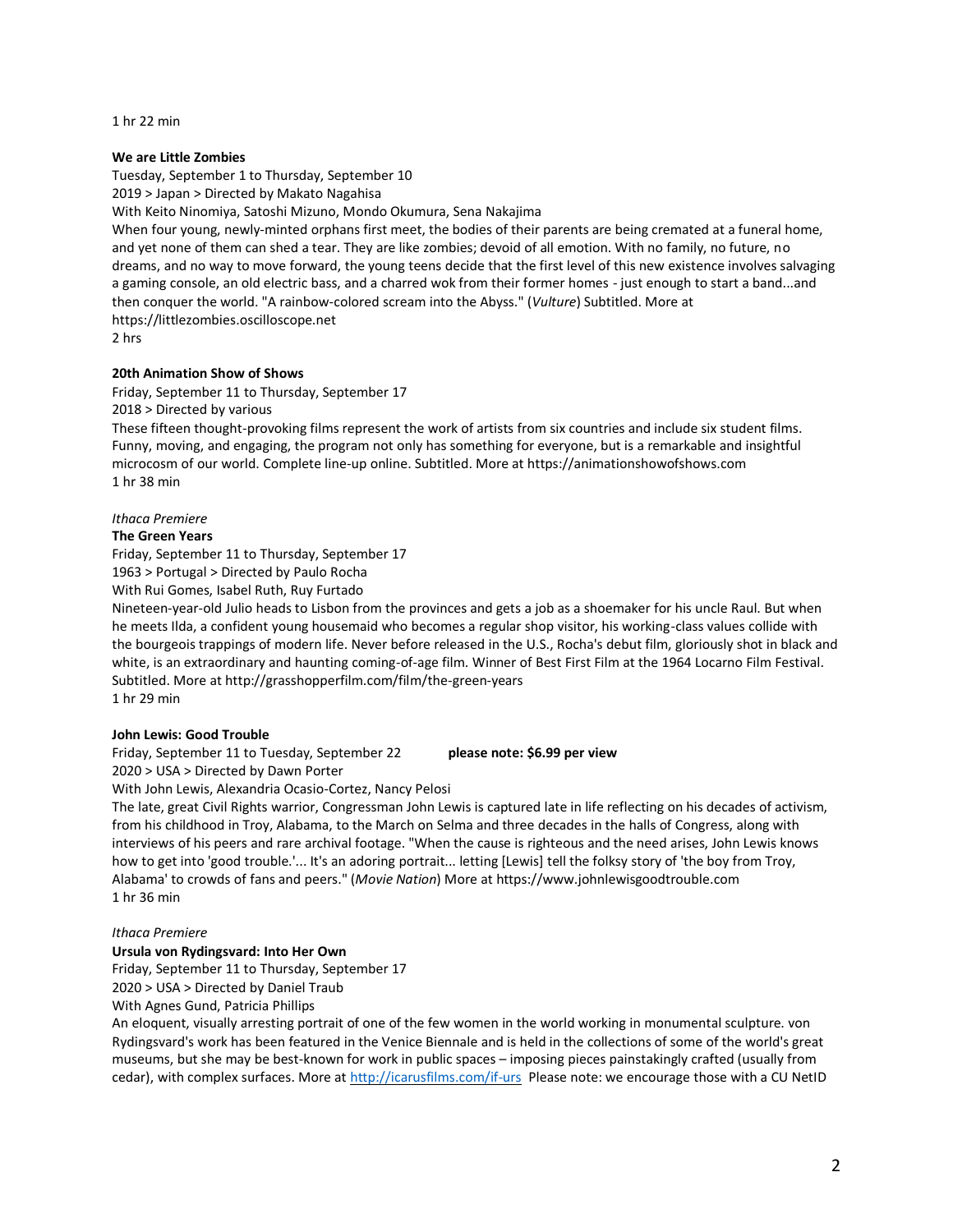to view this film via the CU Library: [https://video.alexanderstreet.com/watch/ursula-von-rydingsvard-into-her-own.](https://video.alexanderstreet.com/watch/ursula-von-rydingsvard-into-her-own) Those without a CU NetID should send a reservation for a screening link. 57 min

## *Ithaca Premiere* **Boys State**

Wednesday, September 16 7:30 **please note: this film is available one night only** 2020 > USA > Directed by Amanda McBaine, Jesse Moss

**Boys State** is a continually revealing immersion into a week-long annual program in which a thousand Texas high school seniors gather for an elaborate mock exercise: building their own state government. This captivating documentary about the 2018 Texas Boys State civics exercise closely tracks the escalating tensions arising within a contentious gubernatorial race: from electioneering and platform development, to dramatic debates, impeachment threats, and, inevitably, the backroom skullduggery behind all campaigns. "[**Boys State**] offers an alternately encouraging and terrifying look at tomorrow's politicians." (*Variety*) Winner of the U.S. Grand Jury Prize for Documentary at the 2020 Sundance Film Festival. More at https://a24films.com/films/boys-state 1 hr 49 min

# *Ithaca Premiere*

**Arresting Power: Resisting Police Violence in Portland, Oregon** w/filmmaker Julie Perini '00 Q&A on Wed, Sept 23 at 7:30pm

Friday, September 18 to Thursday, September 24 **please note: reservations not required**

2015 > USA > Directed by Julie Perini, Jodi Darby & Erin Yanke

Documenting the history of conflict between the Portland police and community members over the past 50 years, the film features personal stories of resistance told by victims of police misconduct, the families of people who were killed by police, and members of Portland's reform and abolition movements. Utilizing meditative footage taken at sites of police violence, experimental filmmaking techniques, and archival newsreel, the documentary creates a space for understanding the impacts of police violence and imagining a world without police. Given the recent unrest in Portland, the filmmakers have made the film available for viewing 24/7 a[t http://www.arrestingpower.com.](http://www.arrestingpower.com/) Media activist and Cornell alum Julie Perini '00 creates experimental and documentary videos/films, installations, community-based media projects, and live events, and she will join us for a Q&A, along with one of her co-directors, Jodi Darby. Also joining the discussion will be Sabrina Karim, assistant professor of government at Cornell University, who is an international expert on police reform.

1 hr 24 min

**The Cordillera of Dreams** w/pre-recorded introduction by Cecelia Lawless (Romance Studies)

Friday, September 18 to Thursday, September 24

2019 > Chile > Directed by Patricio Guzman

Winner of the Best Documentary award at the 2019 Cannes Film Festival, master filmmaker Patricio Guzman's **The Cordillera of Dreams** completes his trilogy (with **Nostalgia for the Light** and **The Pearl Button**) investigating the relationship between historical memory, political trauma, and geography in his native country of Chile. Subtitled. More at<http://icarusfilms.com/if-cord>Cecelia Lawless (Romance Studies) teaches Perspectives on Latin America. Please note: we encourage those with a CU NetID to view this film via the CU Library[: https://video.alexanderstreet.com/watch/the](https://video.alexanderstreet.com/watch/the-cordillera-of-dreams)[cordillera-of-dreams.](https://video.alexanderstreet.com/watch/the-cordillera-of-dreams) Those without a CU NetID should send a reservation for a screening link. 1 hr 25 min

## **Shanghai Triad**

Friday, September 18 to Thursday, September 24 1995 > China/France > Directed by Zhang Yimou

With Gong Li, Li Boatian

The luminous Gong Li plays a gangworld mistress in 1930's Shanghai, and the film looks at a week of her life through the eyes of a country boy sent to serve his mob family in the city. Zhang remakes the genre of the gangster film to tell the story of those characters who are innocents and prisoners, for whom luxury and decadence come at too high a price. Subtitled. More at https://filmmovement.com/product/shanghai-triad 1 hr 53 min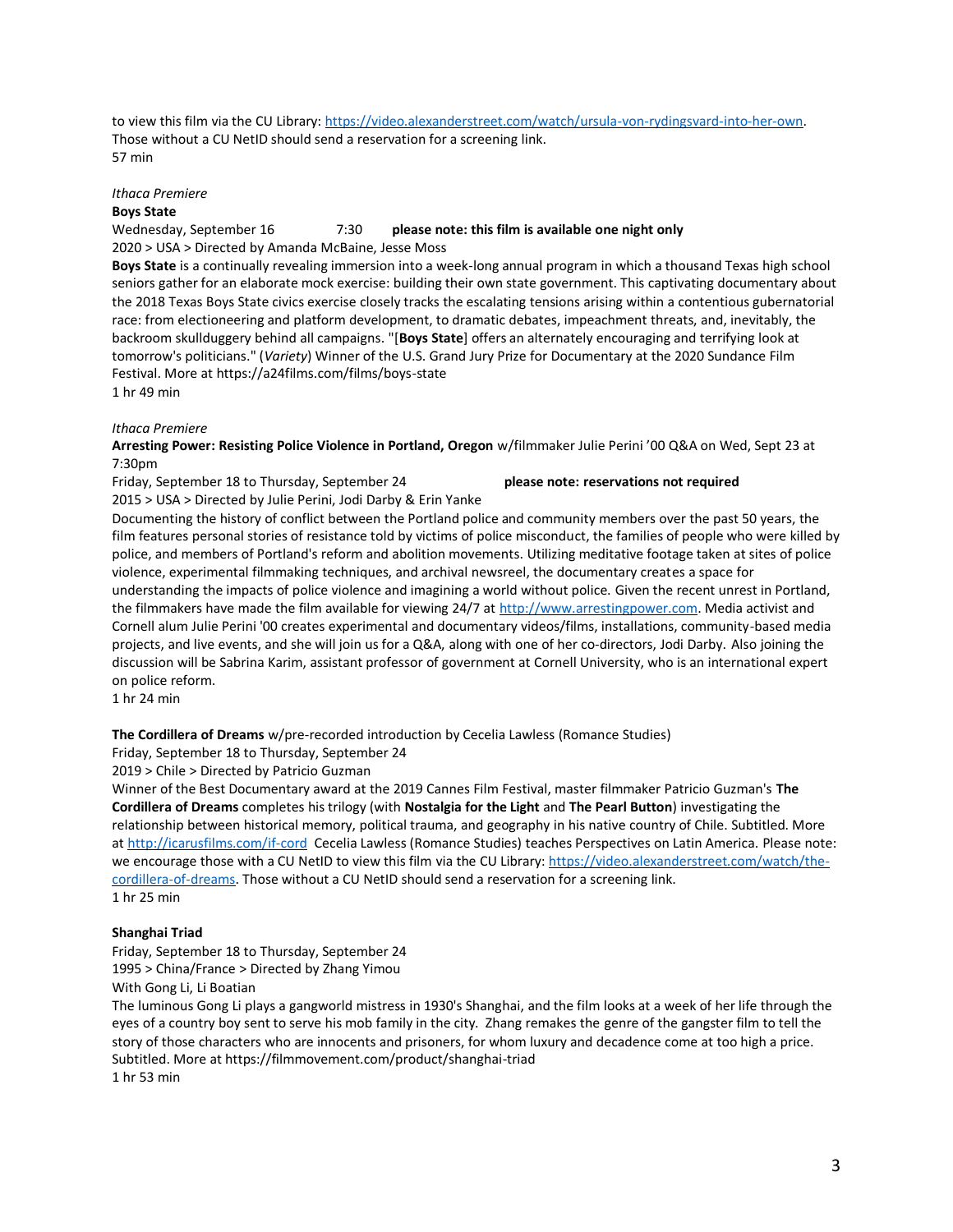## **Mädchen in Uniform**

Friday, September 25 to Thursday, October 1 1931 > Germany > Directed by Leontine Sagan

With Hertha Thiele, Dorothea Wieck

As a new student at an all-girls boarding school, Manuela falls in love with the compassionate teacher Fräulein von Bernburg, and her feelings are requited. Experiencing her first love, lonely Manuela also discovers the complexities that come with an illicit romance. This artfully composed landmark of lesbian cinema – and an important anti-fascist film – was the first of just three films directed by Leontine Sagan. Subtitled. More at http://kinolorber.com/film/view/id/4059 1 hr 27 min

## *Ithaca Premiere*

### **New French Shorts 2020**

Friday, September 25 to Thursday, October 1

2020 > France > Directed by various

This showcase of some of the most exciting new cinematic voices from France runs the gamut from animation to romance to absurdist comedy. Revel in these petite Gallic pleasures, including award winners from Cannes and Locarno. **New French Shorts 2020** is made available through Young French Cinema, a program of UniFrance and the Cultural Services of the French Embassy. Complete line-up online. Subtitled. More at http://kinolorber.com/film/new-frenchshorts-2020

2 hrs 32 min

#### *Ithaca Premiere*

### **Song Without a Name**

Friday, September 25 to Thursday, October 1

2019 > Peru > Directed by Melina Leon

With Pamela Mendoza, Tommy Parraga, Lucio Rojas

Based on harrowing true events, **Song Without a Name** tells the story of Georgina, an indigenous Andean woman whose newborn baby is whisked away moments after its birth in a downtown Lima clinic - and never returned. Stonewalled by a byzantine and indifferent legal system, Georgina approaches journalist Pedro Campas, who uncovers a web of fake clinics and abductions - suggesting a necrotic corruption deep within Peruvian society. Subtitled. More at https://filmmovement.com/song-without-a-name-cancion-sin-nombre

1 hr 37 min

# *Ithaca Premiere*

# **Beyond the Visible: Hilma af Klint**

Friday, October 2 to Thursday, October 8

2019 > Germany > Directed by Halina Dryschka

Hilma af Klint was an abstract artist before the term existed, a visionary, trailblazing figure who, inspired by spiritualism, modern science, and the riches of the natural world around her, began in 1906 to reel out a series of huge, colorful, sensual, strange works without precedent in painting. The subject of a recent smash retrospective at the Guggenheim Museum, af Klint was for years an all-but-forgotten figure in art historical discourse, before her long-delayed rediscovery. In Swedish, English & German. Subtitled. More at https://zeitgeistfilms.com/film/beyondthevisiblehilmaafklint 1 hr 33 min

# *Ithaca Premiere*

## **Change of Life**

Friday, October 2 to Thursday, October 8

1966 > Portugal > Directed by Paulo Rocha With Geraldo Del Rey, Isabel Ruth, Maria Barroso

Paulo Rocha's haunting second feature, **Change of Life**, tells the beautiful and deeply felt story of a young man, a veteran from the war in Angola, who returns home to his remote fishing village to discover that his former sweetheart is now married to his brother. Inspired by his work with Manoel de Oliveira, Rocha "cast" the local villagers as themselves, interspersed with experienced actors led by the great Isabel Ruth. Subtitled. More at https://grasshopperfilm.com/film/change-of-life

1 hr 34 min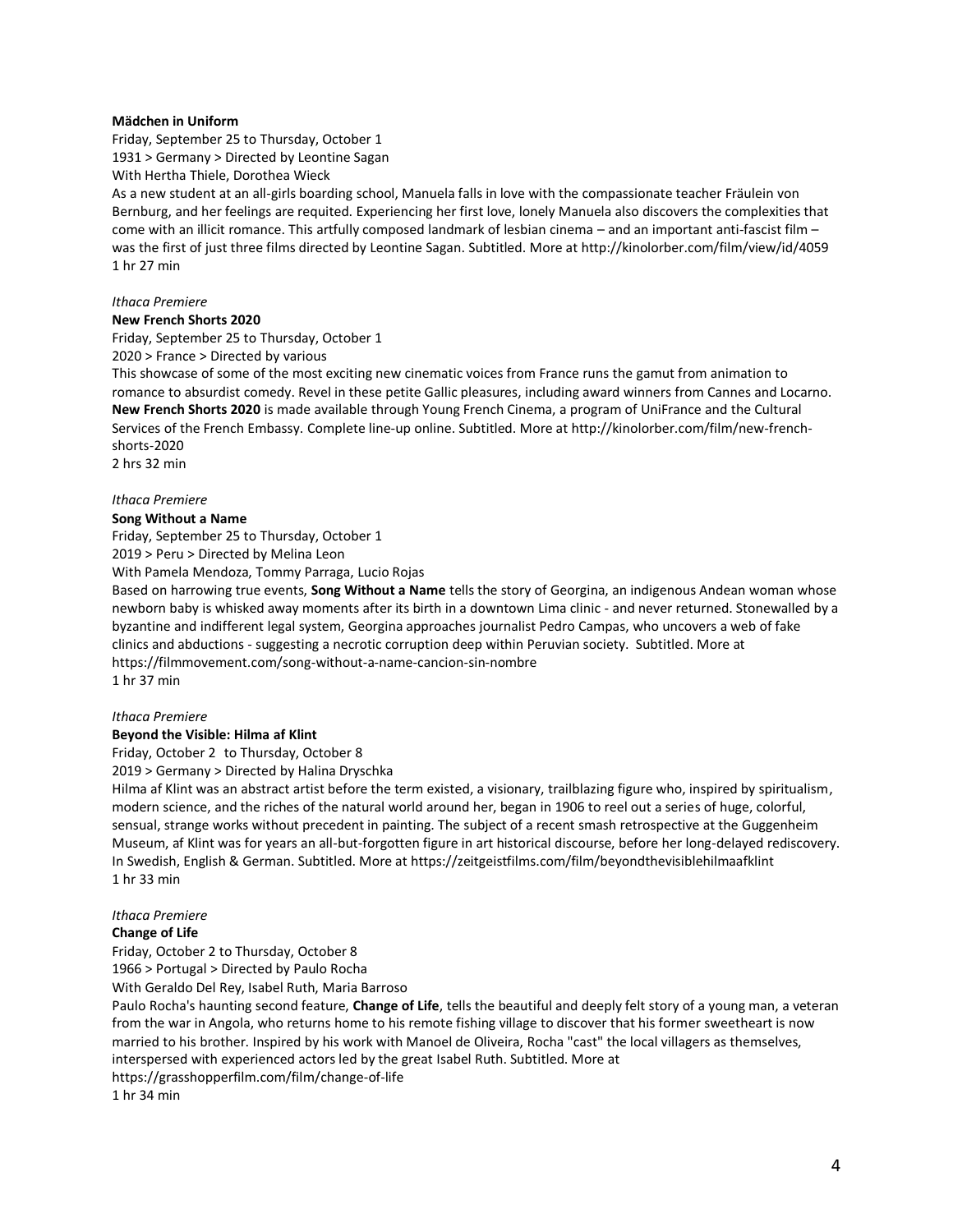## *Ithaca Premiere* **The Wolf House**

Friday, October 2 to Thursday, October 8 2018 > Chile > Directed by Joaquín Cocina, Cristobal Leon With Amalia Kassai, Rainer Krause

Inspired by the actual case of Colonia Dignidad (The Dignity Colony, a remote, Chilean Nazi sect founded after WWII), **The Wolf House** masquerades as an animated fairy tale, photographed to appear as one continuous shot, waiting for the wolf at the door."[The film fuses] Grimm, the early shorts of David Lynch and the stop-motion work of Jan Švankmajer into a visually engrossing, reference-rich and disturbing tale." (*The Hollywood Reporter*) Subtitled. More at http://kimstim.com/film/the-wolf-house-virtual

1 hr 13 min

## *Ithaca Premiere*

**Crossing Columbus** w/filmmaker Cathy Crane Q&A on Wed, Oct 14 at 7:30pm Friday, October 9 to Wednesday, October 14

2020 > USA > Directed by Cathy Lee Crane

"History haunts the border town of Columbus, N.M. when Mexican riders on horseback cross the line to commemorate Pancho Villa's 1916 raid. As border dwellers and their divergent accounts of the Villa raid are introduced, the more subtle work a borderline does in shaping their lives comes into focus." (Ashland Independent Film Festival) A special Central New York regional screening. More at https://crossingcolumbus.com

1 hr 18 min

# *Ithaca Premiere*

## **House of Hummingbird**

Friday, October 9 to Thursday, October 15

2019 > South Korea > Directed by Bora Kim

With Ji-hu Park, Sae-byuk Kim, Seung-yeon Lee

Fourteen-year-old Eun-hee moves through life like a hummingbird searching for a taste of sweetness wherever she may find it. Ignored by her parents and abused by her brother, she finds her escape by roaming the neighborhood with her best friend, going on adventures, exploring young love and experiencing everything that comes with growing up in a country on the brink of enormous change. Subtitled. More at http://kinolorber.com/film/house-of-hummingbird 2 hrs 18 min

## **Michael**

Friday, October 9 to Thursday, October 15

1924 > Germany > Directed by Carl Theodor Dreyer

With Benjamin Christensen, Walter Slezak, Nora Gregor

Danish film master Carl Theodor Dreyer's homoerotic classic is a mature and visually elegant period romance decades ahead of its time. **Michael** takes its place alongside Dreyer's better known masterpieces as an unusually sensitive and decorous work of art and is one of the earliest and most compassionate overtly gay-themed films in movie history. Subtitled. More at http://kinolorber.com/film/view/id/4059 1 hr 33 min

## **Marona's Fantastic Tale**

Friday, October 16 to Monday, October 19 **Please note shorter window of availability**

2020 > Romania/France > Directed by Anca Damian

With Lizzie Brochere, Bruno Salomone, Thierry Hancisse

Marona is a mutt whose life leaves deep traces among the humans she encounters. After an accident, she reflects on all the homes and different experiences she's had. As Marona's memory journeys into the past, her unfailing empathy and love brings lightness and innocence into each of her owners' lives, in this beautiful and deeply emotional animated story of an average dog and her extraordinary life. More at http://gkids.com/films/maronas-fantastic-tale 1 hr 32 min

*Ithaca Premiere*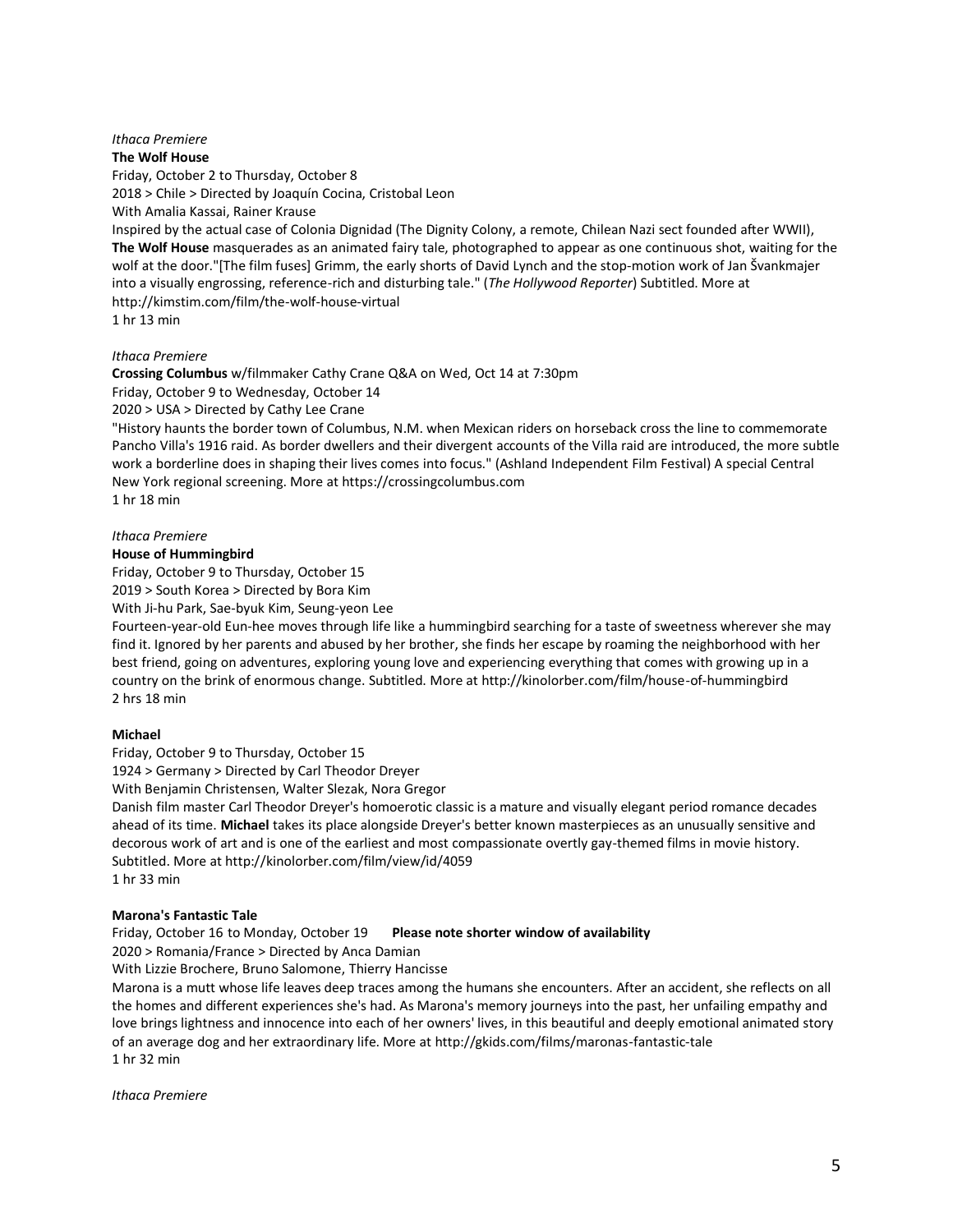# **The Observer**

Friday, October 16 to Thursday, October 22 2019 > China/Italy > Directed by Rita Andreetti With Hu Jie

The observer of this documentary's title is China's Hu Jie, maker of films, woodcuts and paintings who courageously documents the years of the Great Famine and the Cultural Revolution. None of his films have been shown in his homeland. "Featuring lush photography and revealing interviews, Rita Andreetti's sensitive portrait of the artist... explores Hu Jie's commitment, tenacity and bravery, as well as the toll that his work has taken on his personal life." (Icarus Films) Subtitled. More at<http://icarusfilms.com/df-obser>Please note: we encourage those with a CU NetID to view this film via the CU Library[: https://video.alexanderstreet.com/watch/the-observer.](https://video.alexanderstreet.com/watch/the-observer) Those without a CU NetID should send a reservation for a screening link. 1 hr 18 min

# **Papicha**

Friday, October 16 to Thursday, October 22

2019 > Algeria/France > Directed by Mounia Meddour

With Lyna Khoudri, Shirine Boutella, Amira Hilda Douaouda

Nedjma, a free spirited 18-year-old student during Algeria's Civil War in the late '90s, refuses to be intimidated by growing conservative religious forces and stages her resistance by putting on a fashion show. "Marked by a fierce vitality and vivid emotional authenticity, **Papicha** thrives on the heat of Nedjma's anger and the glorious bond among the mostly young female performers." (*NY Times*) Subtitled. More at https://www.distribfilmsus.com/our-movies/papicha-availablespring-2020/

1 hr 45 min

## *Ithaca Premiere*

## **Carmilla**

Friday, October 23 to Thursday, October 29 2019 > UK > Directed by Emily Harris

With Tobias Menzies, Jessica Raine, Hannah Rae, Devrim Lingnau

"Sensual, poetic, dark, and gothic, **Carmilla** eclipses Twilight in every aspect." (*Film Threat*) The danger and thrill of forbidden desire pervades vampire lore on a secluded country estate where Lara, all of 15, lives with her father and strict governess. Late one evening, another young girl, Carmilla, arrives after a mysterious carriage crash, and Lara soon finds herself strangely drawn to her in this atmospheric rendering of Le Fanu's classic 1872 novella. More at https://filmmovement.com/carmilla

1 hr 34 min

## *Ithaca Premiere*

## **The New Bauhaus: The Life & Legacy of Moholy-Nagy**

Friday, October 23 to Thursday, October 29

2019 > USA > Directed by Alysa Nahmias

With Hattula Moholy-Nagy, Hans-Ulrich Obrist, Olafur Eliasson

An odyssey through the life and legacy of Laszlo Moholy-Nagy, the innovative artist and educator whose pioneering approach to integrating technology into design continues to influence and inspire. He founded the New Bauhaus school in Chicago, which evolved into the Chicago School of Design, now the Institute of Design. More at http://www.thenewbauhaus.com 1 hr 29 min

### *Ithaca Premiere*

## **Raining in the Mountain**

Friday, October 23 to Thursday, October 29 1979 > Taiwan/Hong Kong > Directed by King Hu

With Feng Hsu, Yueh Sun, Chun Shih

Buddhist spirituality suffuses this restored wuxia (martial arts) masterpiece from King Hu. Rival gangs compete to steal a priceless scroll from a monastery in "a remarkably photographed caper heist... [with an] emphasis on the intriguing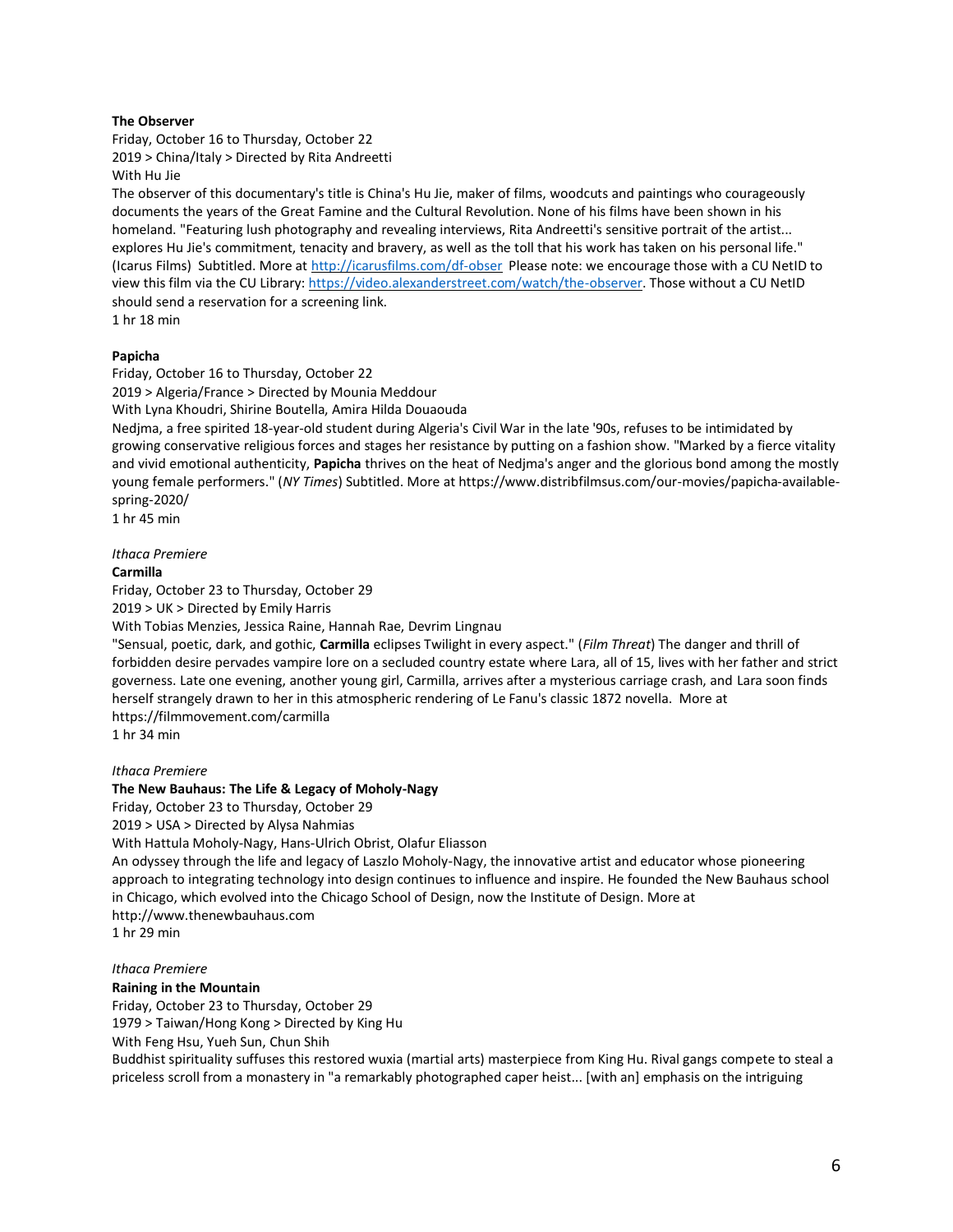battles of wits and minds." (Far East Film Festival) Subtitled. More at https://filmmovement.com/raining-in-themountain

2 hrs

## *Ithaca Premiere* **Ghost Tropic**

Friday, October 30 to Thursday, November 5 2019 > Belgium/Netherlands > Directed by Bas Devos With Saadia Bentaïeb, Laurent Kumba, Jovial Mbenga A 58-year-old cleaning woman, a Muslim immigrant in Brussels, falls asleep on the last train, and must make her way back home on foot at night, encountering various individuals in the night-time city. This is the simple set-up for "a delicate miniature that's magnificently humanist, occasionally amusing and shot in a palette of rich, saturated nighttime hues, ... a small movie that is actually really great." (*Hollywood Reporter*) Subtitled. More at http://www.cinemaguild.com/theatrical/ghosttropic.html 1 hr 25 min

# **Victor and Victoria**

Friday, October 30 to Thursday, November 5 1933 > Germany > Directed by Reinhold Schünzel With Renate Muller, Hermann Thimig Produced in the final days of the Weimar Republic, this dazzling, gender-bending musical romance about a female singer posing as a man performing in drag received limited exposure in the United States, and is today best known by Blake Edwards's 1982 remake and the 1995 Broadway production. Viewers will be delighted to discover that the original is every bit as charming and outrageous, reminiscent of the sly sex comedies of Ernst Lubitsch and Billy Wilder. Subtitled. More at http://kinolorber.com/film/view/id/4059 1 hr 24 min

**Boccaccio '70** w/pre-recorded introduction by Karen Pinkus (Comp Lit/Romance Studies) Friday, November 6 to Thursday, November 12 1962 > Italy > Directed by Federico Fellini, Luchino Visconti, Vittoro de Sica, Mario Monicelli With Sophia Loren, Romy Schneider, Anita Ekberg

Four Italian auteurs - Fellini, Visconti, de Sica, and Monicelli - joined forces for this 1962 portmanteau. Drawing from an original idea by screenwriter Cesare Zavattini (**Bicycle Thieves**), each director contributes a short film on love's deepest moral questions. An illegitimate pregnancy, sexual obsession, illicit affairs, and a questionable raffle all make for a fascinating mosaic of ulterior motives and vulnerable identities. Subtitled. More at [https://kinonow.com/film/boccaccio-](https://kinonow.com/film/boccaccio-70/5d02bd9ca14648e9250e613a)[70/5d02bd9ca14648e9250e613a](https://kinonow.com/film/boccaccio-70/5d02bd9ca14648e9250e613a) Professor Karen Pinkus, author of the new book Clocking Out: The Machinery of Life in 1960s Italian Cinema, which references the film, will provide introductory remarks. 3 hrs 25 min

# **Cane River**

Friday, November 6 to Thursday, November 12 1982 > USA > Directed by Horace B. Jenkins

With Tommye Myrick, Richard Romain

Written, produced, and directed by Emmy Award-winning documentarian, Horace B. Jenkins, and crafted by an entirely African American cast and crew, **Cane River** is a racially-charged love story in Natchitoches Parish, a "free community of color" in Louisiana. A budding, forbidden romance lays bare the tensions between two black communities, both descended from slaves but of disparate opportunity - the light-skinned, property-owning Creoles and the darker-skinned, more disenfranchised families of the area. More at https://caneriver.oscilloscope.net 1 hr 45 min

# **Dona Flor and Her Two Husbands**

Friday, November 13 to Thursday, November 19 1977 > Brazil > Directed by Bruno Barreto With Sonia Braga, Jose Wilker